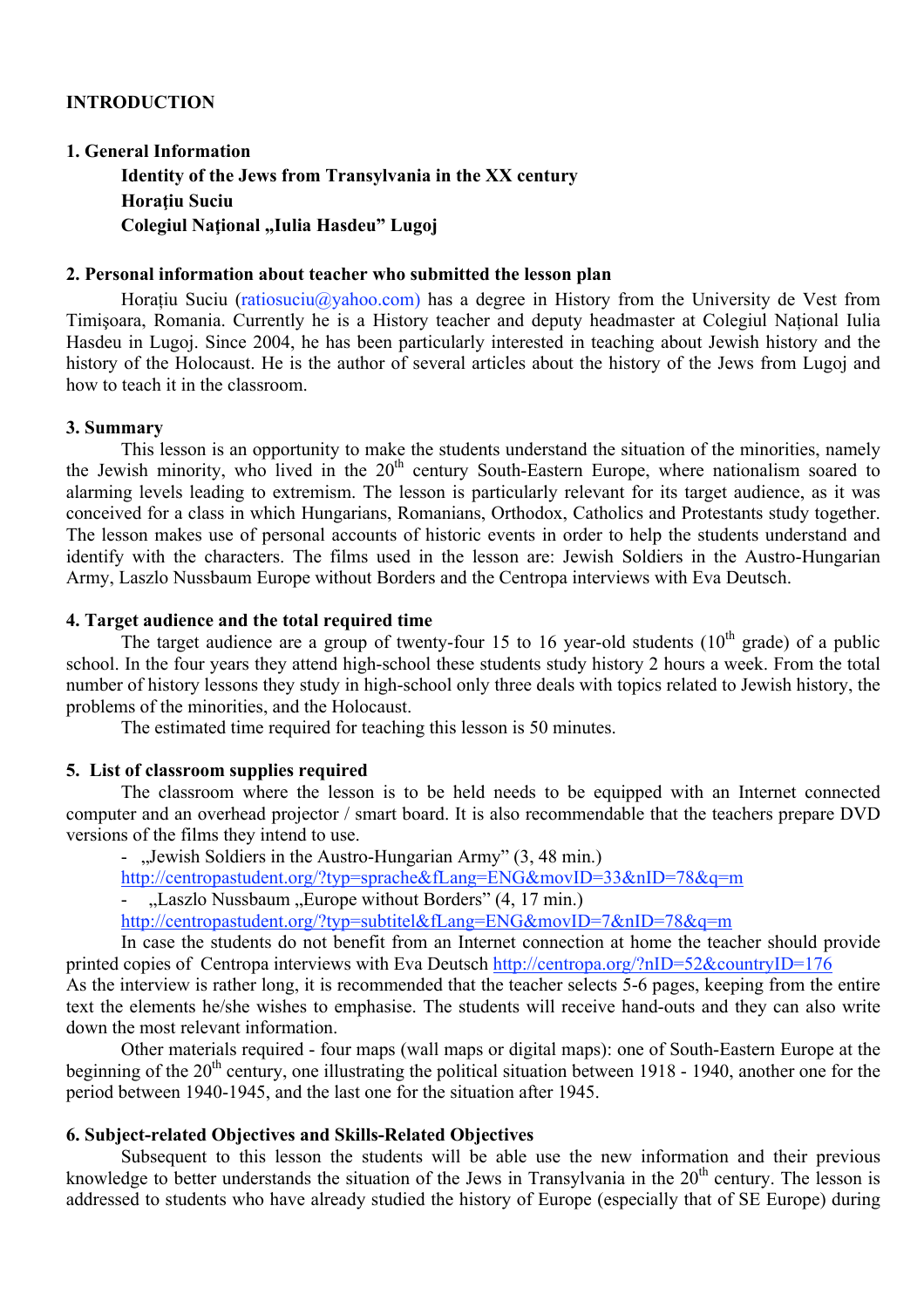the  $19<sup>th</sup>$  and  $20<sup>th</sup>$  century (i.e. World War I, World War II and the interwar period). Consequently, the students have all the knowledge they need to understand the events presented in this lesson.

At the end of the lesson the students will be able to point out what role the territorial and political changes play in shaping national and linguistic identity.

After this lesson the students will have the ability to explain concepts such as *national minority*, *cultural identity* and *majority*.

### **7. Feedback/Remarks**

The lesson can be taught with students who have some knowledge about World War II and the Holocaust. Because of its particular objectives this lesson is much more difficult to be taught in other schools from Romania where the population is much less culturally diverse and much more uniform as far as the inhabitants' nationality is concerned. And it is obvious that it would hardly be understood in countries such as the USA where the concept of *national minority* does not exist, or it does not have the exact same meaning it has in SE Europe. For instance, in Romania for most people a person who speaks Romanian as their mother tongue is "Romanian", whereas a person who speaks Hungarian as their mother tongue is not. Nevertheless, Romanian citizens who speak Hungarian as their first language have been living in this territory for centuries; they have Romanian citizenship and represent 7% of the country's population.

It can, however, be appropriate for European schools teaching students with migrant background.

### **Lesson plan detail**

### **Part I (15 minutes)**

The basic prerequisite of the lesson is that the students have read *Centropa interviews with Eva Deutsch*. The opening stage consists of an open-class discussion between the students and the teacher. The teacher should ask the students several questions about the book:

What impressed you most about Eva Deutsch's story?

Which are the most significant moments of the story and of her life?

How did the political and territorial changes influence the life of this woman?

What do you know about her life in the concentration camps?

#### **Part II (15 minutes)**

Thinking about what you have read and using the four maps say to how many countries did Eva Deutsch's town – Marosvásárhely - Târgul Mureş – belong? Explain why?

Read again the fragments below.

"He left home at a very early age and graduated from the teacher training college in Budapest before World War I, sometime in the early 1910s. Then he joined the army and during World War I he fought on the Italian and the Russian fronts. He was a reserve lieutenant there. He was wounded. He had some military medals and I think he had four decorations, including a silver medal, and another one called Palmed Military Cross with Swords."

"In 1940, everybody was happy that the Hungarians came in. My mother had never really managed to learn proper Romanian; she graduated from a Hungarian school. This change was received with great joy."

"My husband Gyula Deutsch was born in 1918. At home they talked in Hungarian, but in German too, as everyone in his family spoke German well."

### (Centropa interviews with Eva Deutsch)

Express your opinion on them. In what country did Eva Deutsch and her husband live? What religion were they? What language did they speak at home? What nationality were they and what nationality did they actually feel they were? What is the explanation for this?